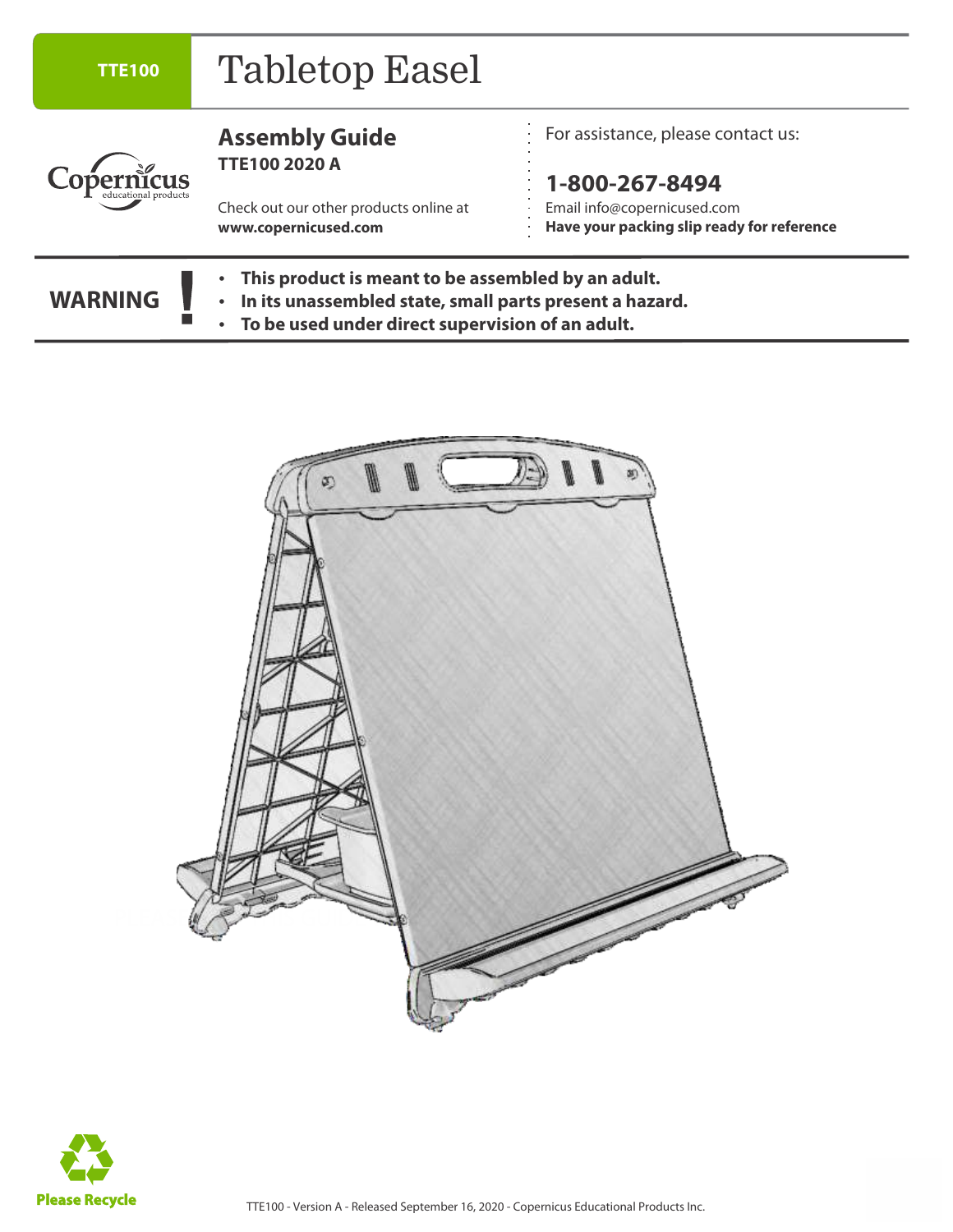| <b>TTE100</b>                                                                                                                       | <b>Tabletop Easel</b>                                                                                                                                                                                                                                                                                        |                                                                                                                                              |                                                                                                                |  |  |
|-------------------------------------------------------------------------------------------------------------------------------------|--------------------------------------------------------------------------------------------------------------------------------------------------------------------------------------------------------------------------------------------------------------------------------------------------------------|----------------------------------------------------------------------------------------------------------------------------------------------|----------------------------------------------------------------------------------------------------------------|--|--|
|                                                                                                                                     | <b>Assembly Guide</b><br><b>TTE100 2020 A</b><br>Check out our other products online at<br>www.copernicused.com                                                                                                                                                                                              | For assistance, please contact us:<br>1-800-267-8494<br>Email info@copernicused.com<br>Have your packing slip ready for reference            |                                                                                                                |  |  |
| Dear Educator,<br>enjoy using it at your school.<br>Happy teaching,<br>Kaylyn Belcourt<br>President                                 | Thank you for purchasing the Tabletop Easel. We hope it meets all your expectations and you and your students<br>If you have any questions, concerns or ideas on how we can improve please let us know by contacting our<br>Customer Solutions Ninjas at 1-800-267-8494 or info@copernicused.com.<br>Believe |                                                                                                                                              |                                                                                                                |  |  |
| We do not inherit the<br>earth from our ancestors,<br>we borrow it from our<br>children.<br><b>NORTH AMERICAN</b><br><b>PROVERB</b> | Change is the end result<br>of all true learning.<br><b>LEO BUSCAGLIA</b>                                                                                                                                                                                                                                    | What you leave behind is<br>not what is engraved in<br>stone monuments, but<br>what is woven into the<br>lives of others.<br><b>PERICLES</b> | Education is the most<br>powerful weapon which<br>you can use to change the<br>world.<br><b>NELSON MANDELA</b> |  |  |

**Lifetime Frame & Tub Warranty**

#### **Validate Your Warranty**

To validate your warranty, submit the ON-LINE form at **www.copernicused.com Enter a draw to win a Copernicus Product for your classroom at the same time!**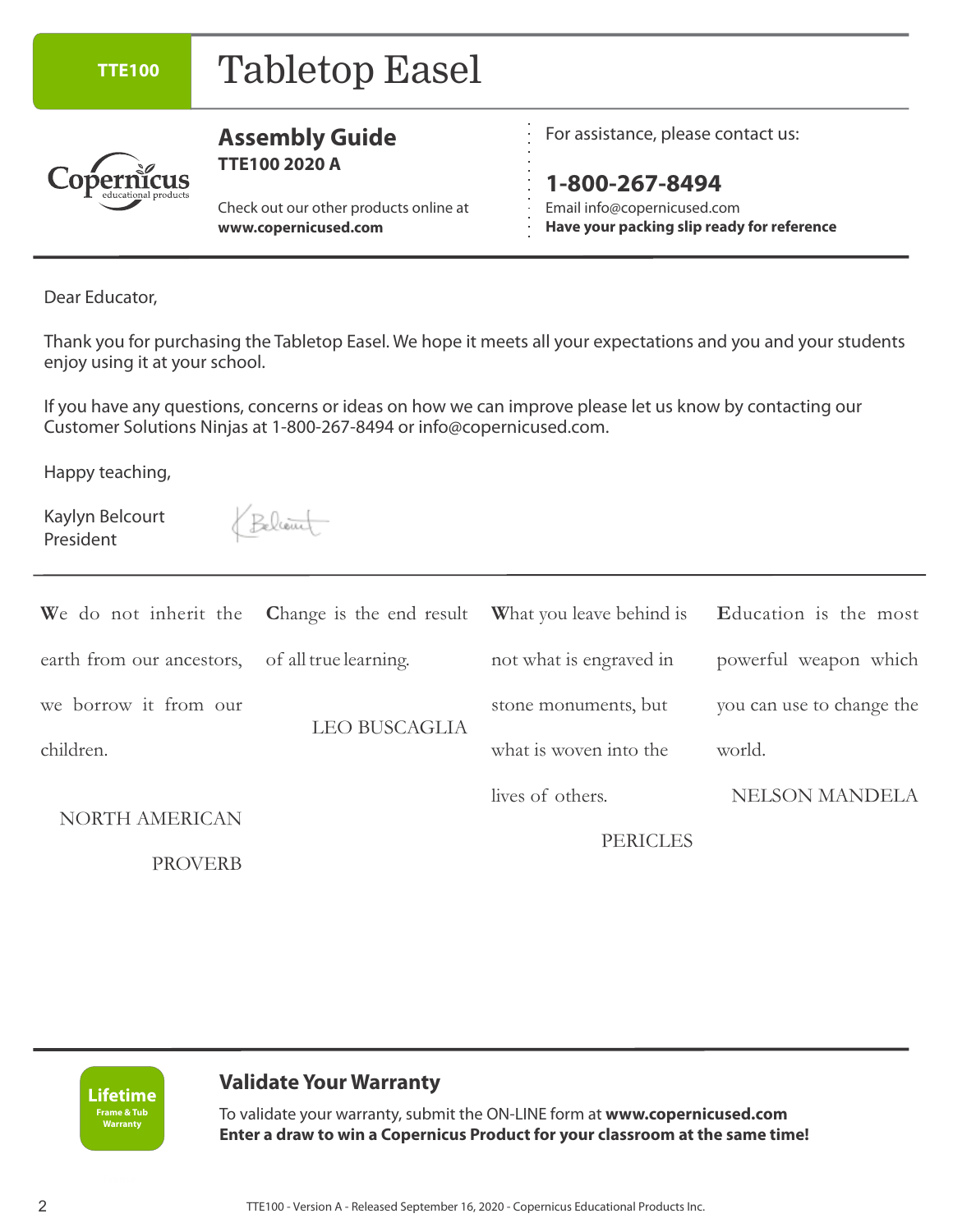# **Warning! Hazard Risks!**

**Please read the warnings below for important safety information regarding your product. Failure to read these warnings or to follow the instructions below could result in personal injury or damage to your product that could void your warranty.** 



**Parts**

In its unassembled state, this product contains parts that can be hazardous to small children. This product should be assembled by an adult. **Small**



This product is to be used under the supervision of an adult.



**Indoor Use** 

**Only**

This product is intended for indoor use only. To reduce the risk of fire or electric shock, do not expose this product to rain or moisture. The internal components are not sealed from the environment.

#### **As You Assemble the Unit**

- Follow the steps in sequence.
- Before beginning each step, find the part(s) that you need for that step.  $\bullet$
- Pay attention to the labels on the parts; they are there to help direct you at certain stages.
- The title of each step states what you will be doing. Review the text and the pictures as you build  $\bullet$ the unit.
	- **Customer Service FAQ's**



#### **For missing parts and other issues regarding the frame:**

Please call Copernicus Customer Service, where we will be happy to help. 1-800-267-8494. Monday - Friday 8:00am - 4:30 pm EST.

OR

Email our Tech Support Service at vanessa@copernicused.com

#### **My Flat Panel isn't working, who should I call?**

Please call the reseller that you bought the product from first (reseller information can be found on your packing slip).

**Need Tech Support? Have a Question?**



Email our Tech Support Service

**Check out some of our other great products!**

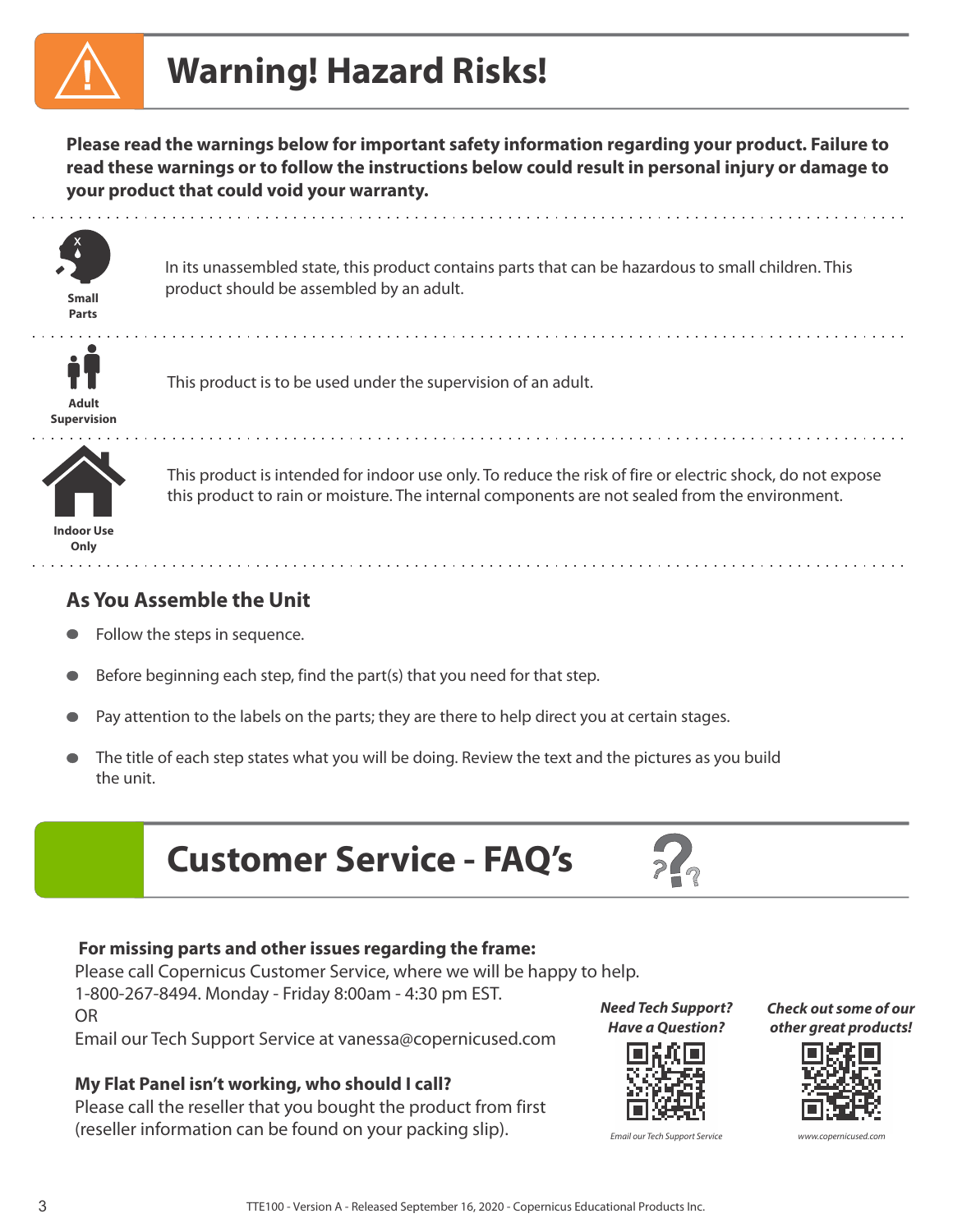## Tabletop Easel - Parts

#### **Before beginning, you should have:**

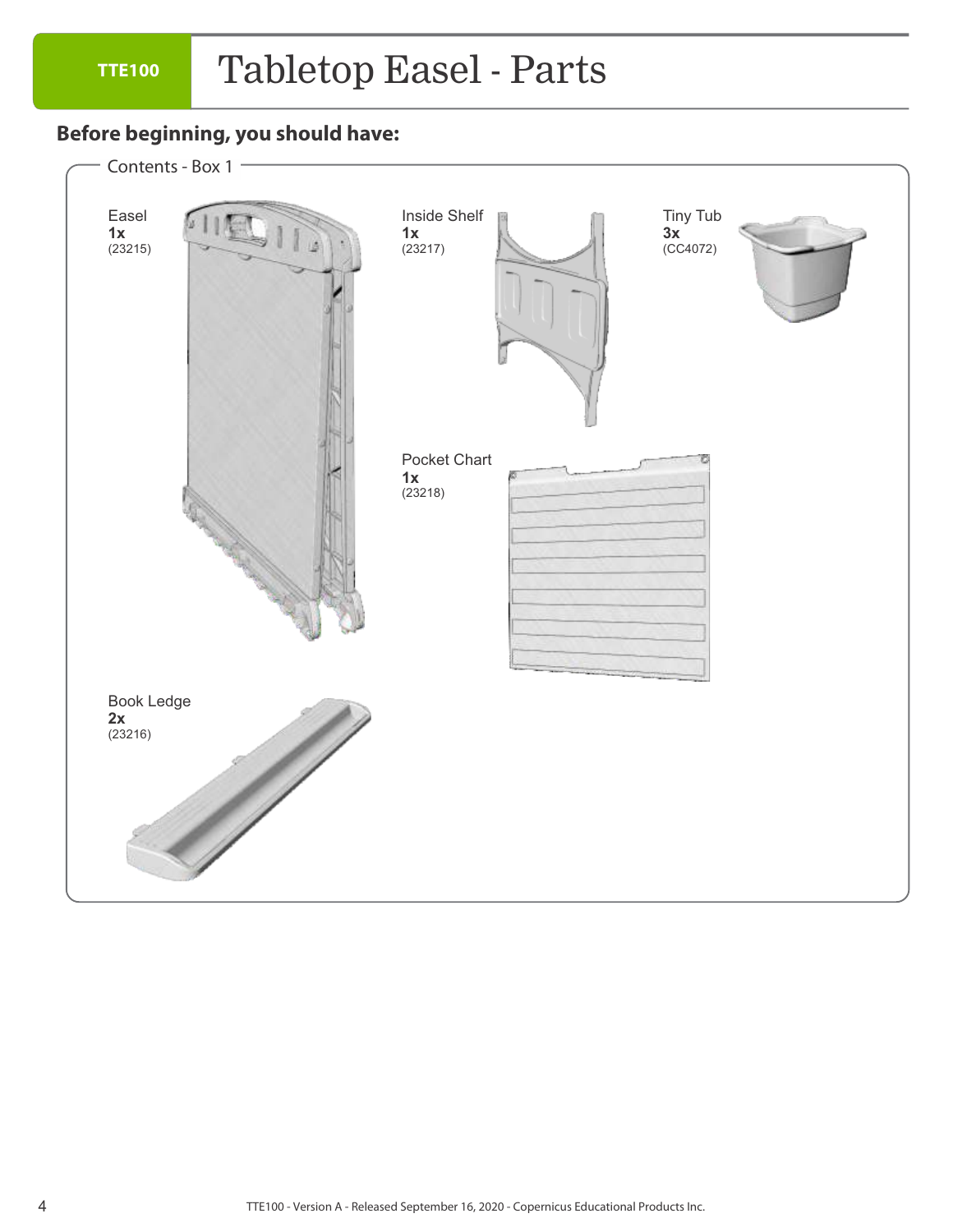| <b>Actual Size:</b>           |                            |       |            |
|-------------------------------|----------------------------|-------|------------|
|                               |                            |       |            |
|                               |                            |       |            |
| You will need: (Not to Scale) | $\mathcal{N}(\mathcal{G})$ |       |            |
|                               |                            |       |            |
|                               |                            |       |            |
|                               | Ŵ                          | Easel | Book Ledge |
|                               |                            | 1x    | 2x         |

## **Attach Book Ledges**

 $\blacksquare$ 

Snap Book Ledge onto the Easel. Press Ledge firmly into slots within Easel.

Once attached, Ledge is not meant to come off.

Repeat for other side.

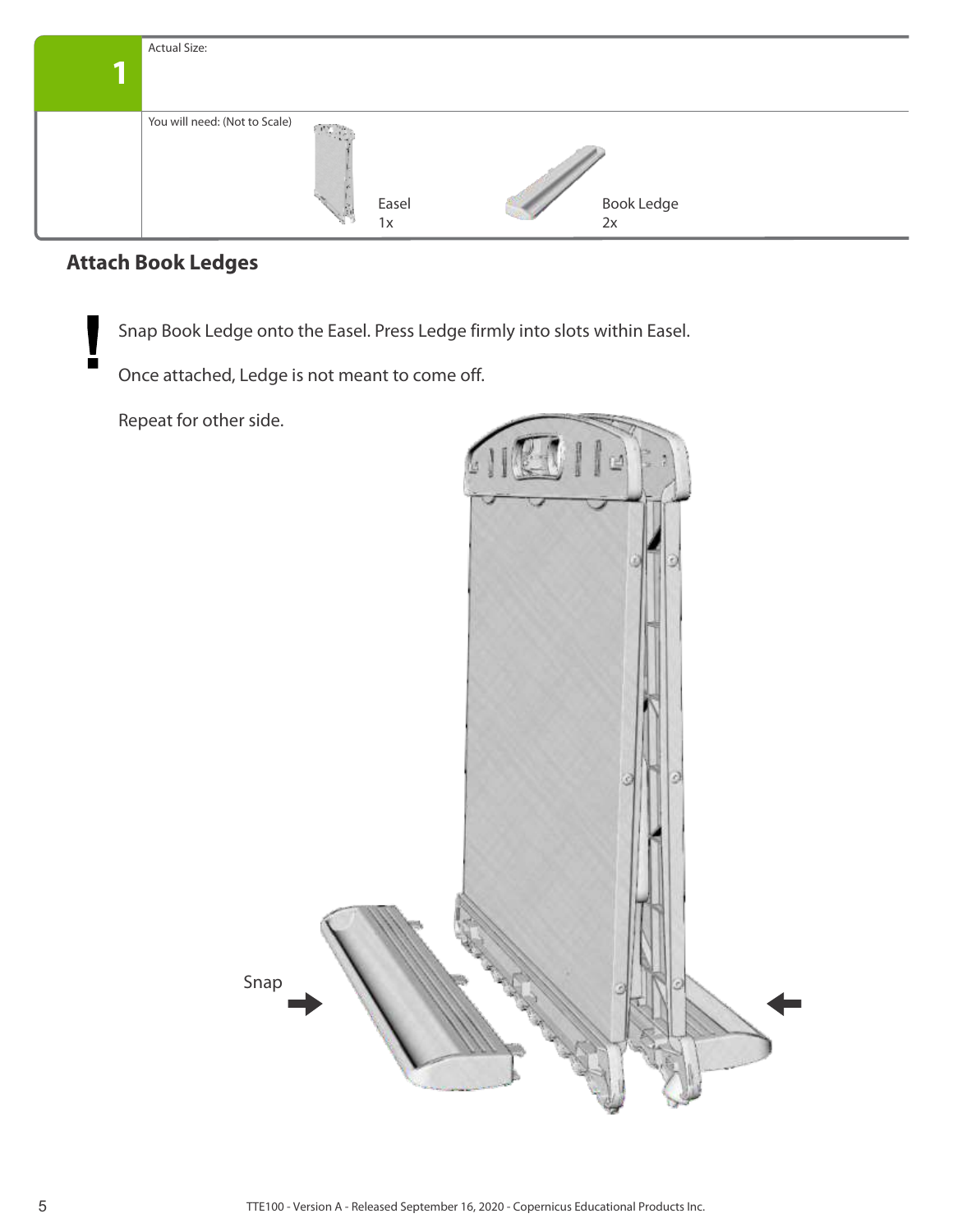| <b>Actual Size:</b>           |
|-------------------------------|
|                               |
|                               |
| You will need: (Not to Scale) |
|                               |
|                               |
|                               |
|                               |

#### **Open Easel & Fold Down Tray**

1 Unfold the easel until it is fully opened.

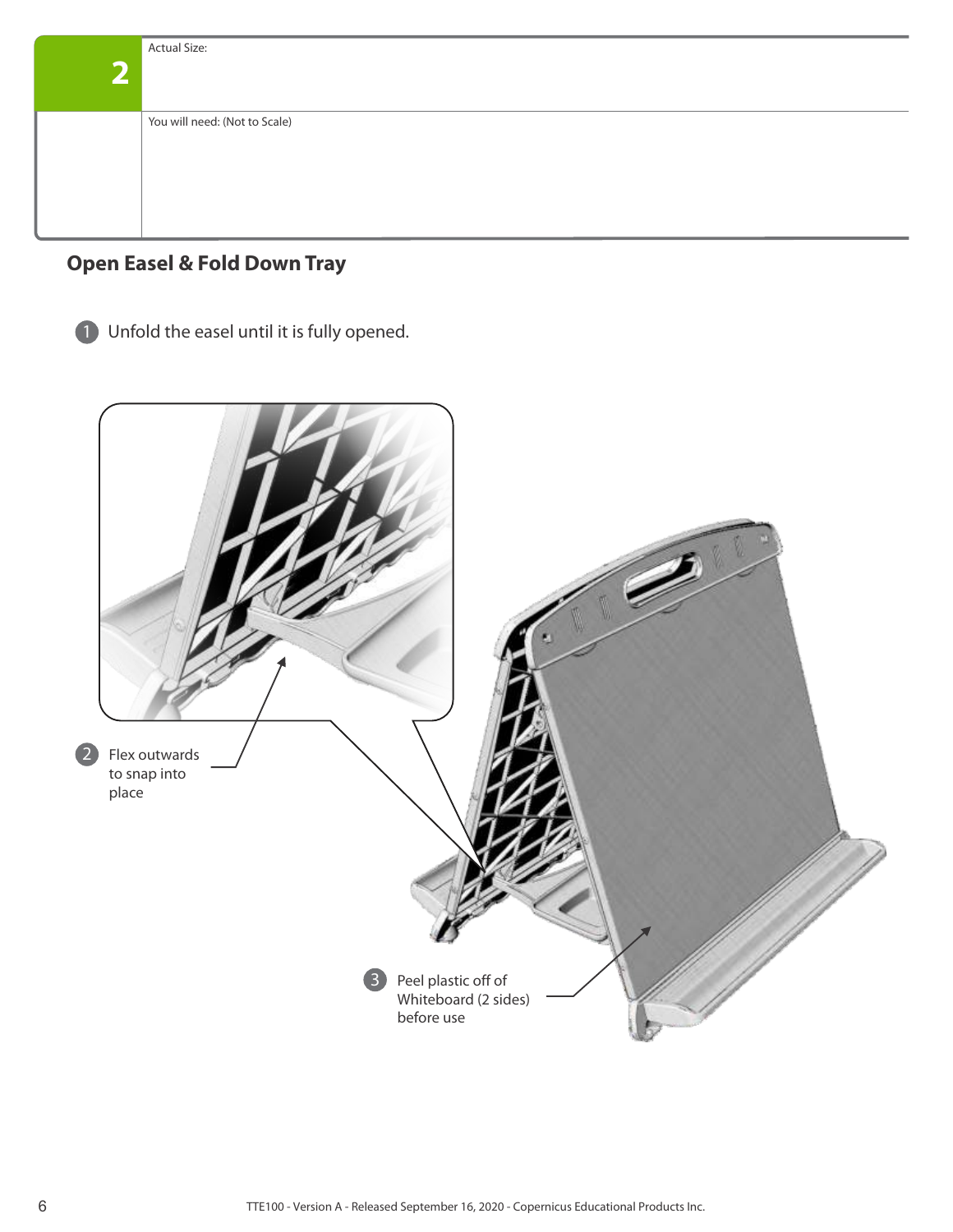

## **Place Tiny Tubs in Tray**

Place Tiny Tubs onto the tray through the sides of the easel.